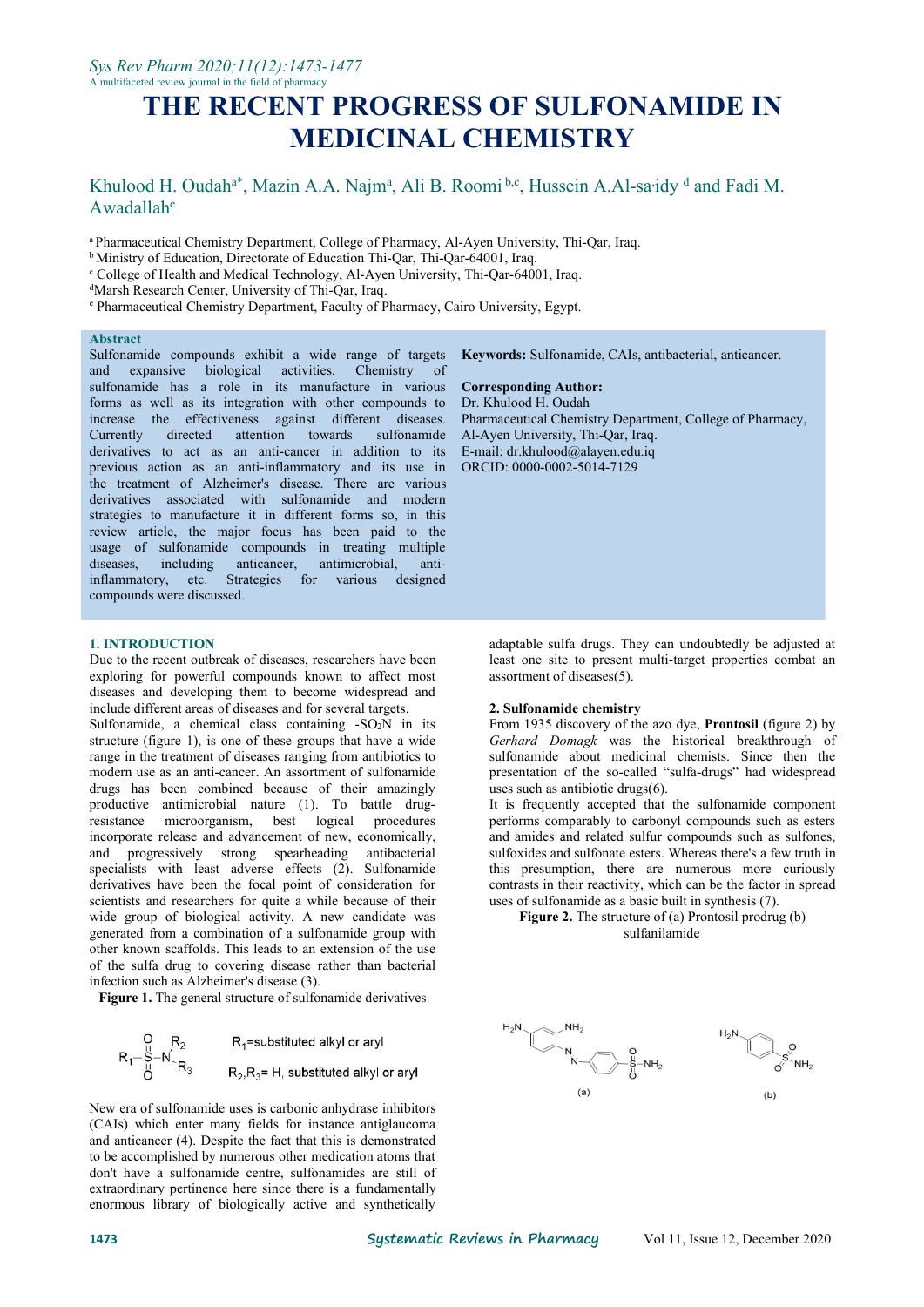# **The Recent Progress Of Sulfonamide In MedicinalChemistry**

Carbonyl compounds, sulfones, sulfonate esters and sulfonamides all apply an electron-withdrawing impact on encompassing particles both mesomerically and inductively. In any case, the action of the sulfonamide is the slightest electron-withdrawing ingredient of all of these series. *Roush et al* demonstrated that sulfonate esterwhich is very similar

compounds are the greatest electron-withdrawing. They revealed that the activity of sulfonate was less towards nucleophilic addition reaction to simple thiol nucleophile compounds. Whereas carbonyl compound was the more active than sulfonate ester but less than sulfonamide in the rate of the reaction (8). Usually, beneath certain circumstances, it can act as a leaving group frequently with the removal of  $SO<sub>2</sub>$  (figure 3)(9).

**Figure 3.** Mechanism of action of sulfonamide (9)

$$
H \xrightarrow{R} \mathcal{Q}, \mathcal{Q}
$$
  
\n
$$
\downarrow B
$$
  
\n
$$
\downarrow B
$$
  
\n
$$
\downarrow B
$$
  
\n
$$
\downarrow B
$$
  
\n
$$
\downarrow B
$$
  
\n
$$
\downarrow B
$$
  
\n
$$
\downarrow B
$$
  
\n
$$
\downarrow B
$$
  
\n
$$
\downarrow B
$$
  
\n
$$
\downarrow B
$$
  
\n
$$
\downarrow B
$$
  
\n
$$
\downarrow B
$$
  
\n
$$
\downarrow B
$$
  
\n
$$
\downarrow B
$$
  
\n
$$
\downarrow B
$$
  
\n
$$
\downarrow B
$$
  
\n
$$
\downarrow B
$$
  
\n
$$
\downarrow B
$$
  
\n
$$
\downarrow B
$$
  
\n
$$
\downarrow B
$$
  
\n
$$
\downarrow B
$$
  
\n
$$
\downarrow B
$$
  
\n
$$
\downarrow B
$$
  
\n
$$
\downarrow B
$$
  
\n
$$
\downarrow B
$$
  
\n
$$
\downarrow B
$$
  
\n
$$
\downarrow B
$$
  
\n
$$
\downarrow B
$$
  
\n
$$
\downarrow B
$$
  
\n
$$
\downarrow B
$$
  
\n
$$
\downarrow B
$$
  
\n
$$
\downarrow B
$$
  
\n
$$
\downarrow B
$$
  
\n
$$
\downarrow B
$$
  
\n
$$
\downarrow B
$$
  
\n
$$
\downarrow B
$$
  
\n
$$
\downarrow B
$$
  
\n
$$
\downarrow B
$$
  
\n
$$
\downarrow B
$$
  
\n
$$
\downarrow B
$$
  
\n
$$
\downarrow B
$$
  
\n
$$
\downarrow B
$$
  
\n
$$
\downarrow B
$$
  
\n
$$
\downarrow B
$$
  
\n
$$
\downarrow B
$$
  
\n
$$
\downarrow B
$$
  
\n
$$
\downarrow B
$$
  
\n
$$
\downarrow B
$$
  
\n
$$
\downarrow B
$$
  
\n

One of the remarkable differences between carbonyl<br>compounds and sulfonyl compounds is the resistance of the  $\bigcirc^N$ compounds and sulfonyl compounds is the resistance of the last mentioned to a nucleophilic displacement of leaving groups at the location  $\alpha$ - to the sulfonyl unit. The sulfonyl group deactivates this location but nitrile and other withdrawing groups activate it (6).

#### **3. Sulfonamide derivatives as target agents**

From 1940 up-to-date the application of sulfonamide focuses on medicinal purposes for the treatment of various conditions such as antibacterial, antifungal, antiviral, and recently as anticancer. The discovery of large groups of sulfonamides with various biological activity is the most popular advantage of sulfonamide-derived drugs. Also, sulfonamide widespread use in many other diseases such as Alzheimer's disease (AD), new hit sulfonamide derivatives was designed their activity was in low concentrations (10). Other uses, central nervous system (CNS) disorders(11), psychosis,(12) diabetes,(13), and different cancers types(14). There have been numerous sulfa-derived compounds synthesized and distinguished as a multi-target candidate against different conditions, particularly within the past ten a long time. In spite of their action as a single target drug sulfonamide used widely as a multi-target agent due to their forced action on complex diseases such as cancers (15). The multi-target approach was introduced to the treatment of complex diseases because the later affected by different factors and not by a single factor. Moreover, medicinal chemistry lately focused on the<br>treatment of various malignant growth types with one drug 5.1. Sulfonamide treatment of various malignant growth types with one drug candidate (16).

Although numerous other medication particles that don't have a Sulfonamide centre, sulphonamides are still of incredible importance in this range since there is a fundamentally enormous library of biologically active and synthetically flexible sulfa-drug. They can effectively be adjusted at one or more destinations to present multi-target properties against various diseases (5).

## **4. Sulfonamide derivatives as antimicrobial agents**

An important use of sulfonamide after its first discovery is its use as an antimicrobial drug. Important factors that make researchers interested in the production of Sulfonamide as an antibiotic, the first being the infinite progressively bacterial strains and their development. The second is the truth that sulfa-drugs are water-insoluble, which may be a property that supports to determine their dosage in addition to therapeutic

efficiency because itmay crystallize in the kidneys (1).

Ibrahim, H.R., *et al.* demonstrated an example of the coupling between sulfa drugs sulfamethoxazole (SMZ) and sulfobenzamide (SBM) (figure 4) with Ovotransferrin, transferrin proteins, the procedure depended on earlier information about the transferrin receptors (TfR) accordingly coupling these mixes would build their capacity to target pathogens when utilized as anti-microbial medications. The combination was evaluated with known target compounds triclosan (TCS), antimicrobial agents, which inhibit fatty acid synthesis by inhibition of enoyl-ACP reductase, to powerful their antimicrobial activity (17).

The associated structures were assessed in changing molar concentration against three bacterial strains (*E. coli, S. aureus* and *P. acnes*) in human colon epithelial cells HCT- 116. They diminished the cell suitable quantities of the bacterial strains, even deleted them totally at higher molar proportions (17).

#### **Figure 4.** The structure of (a) sulfamethoxazole, (b) sulfobenzamide.

Another attempt to increase activation of sulfa drug of sulfomethoxazole and sulfobenzamide by modification of their branches with various groups such as methyl-, chloro-, and nitro-groups to the benzene ringside, while heterocycle



compounds were added to the other side of the drug in combination with N- (figure 5).

# **Figure 5.** Sulfamethoxazole derivatives

This study proved that all substituent with an electron withdrawing group was more active against strains of bacteria than donating groups that may be due to the high electronic effect of these groups (18). Moreover, Schiff-bases reactions were used to synthesize two sulfa derivatives through condensation of salicylaldehyde with sulfonamide derivatives and molecular docking was evaluated for the compounds (19).

#### **5. Sulfonamide as scaffold for various diseases**

Inhibitor properties of sulfonamide derivatives in many biological pathways lead to produced it as enzyme inhibitors such as carbonic anhydrase inhibitors (20) that used in various diseases conditions as well as uses as anti hyperthyroidism (21), anticancer (20), and used in Alzheimer's disease.

#### *5.1. Sulfonamide derivatives in the treatment of Alzheimer's disease*

Although the correct mechanism of Alzheimer's disease is still indistinguishable, many compounds have been detailed to block different pathways related to it. a γ-secretase inhibitor is the main target for sulfonamide for the treatment of Alzheimer's. A few N-bridged bicyclic sulfonamides were synthesized and assessed as inhibitors of γ-secretase in comparison to a reference compound, GammaAPP, an exceedingly powerful known inhibitor of the enzyme.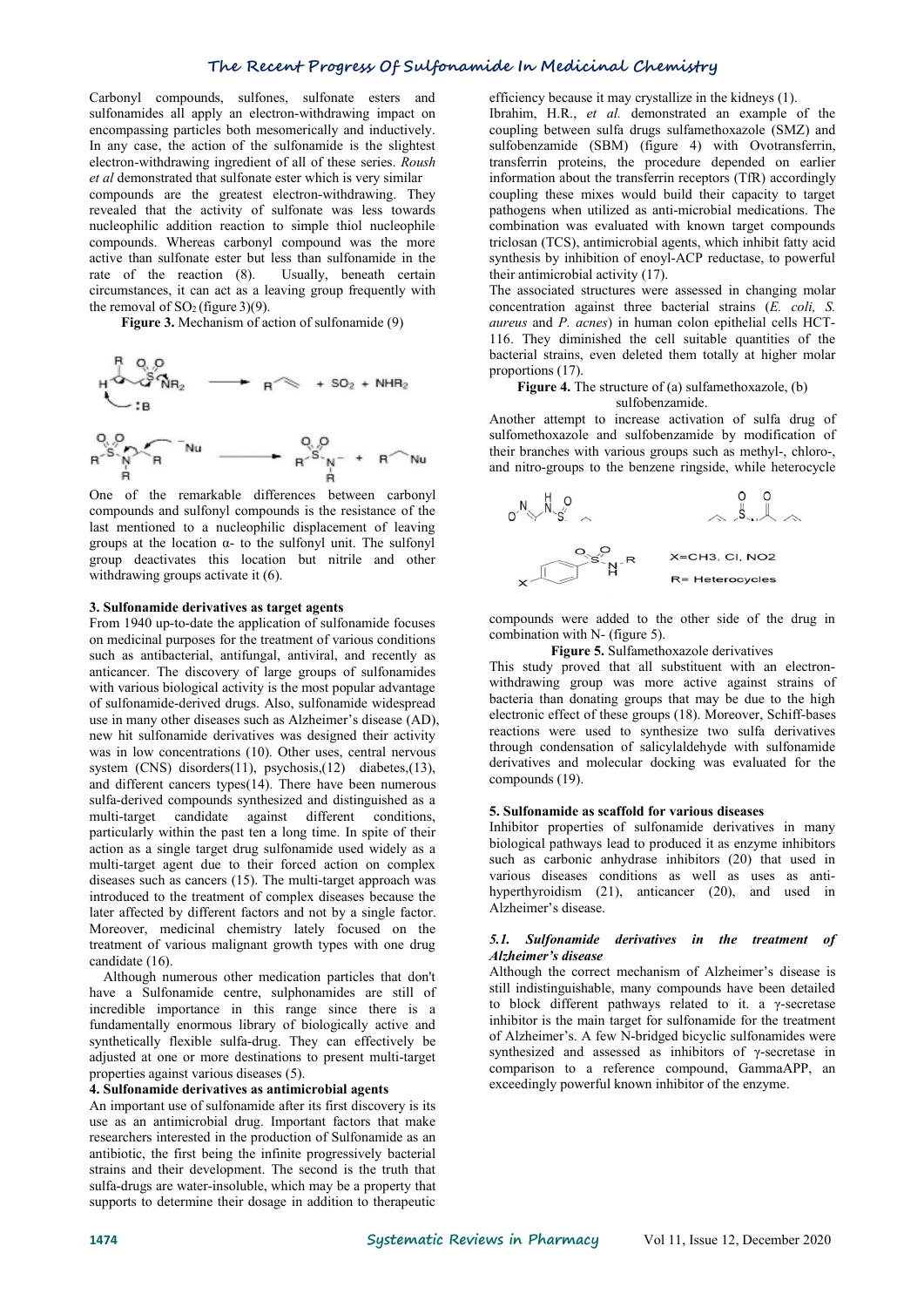The basic change of a progression of [3.3.1] bicyclic sulfonamide based γ-secretase (figure 6) inhibitors is depicted. Enhanced potency and in vitro stability was shown in the structure–activity-relationship (SAR) studies for modified ester compounds (3).



**Figure 6.** Representative N-bicyclic sulfonamide γ -secretase inhibitor. (GammaAPP) IC<sub>50</sub>= 2nM,  $t_{1/2}$  = 24min (3)

#### *5.2. Sulfonamide derivatives as anticancer agents*

Since 1998, great attention occurred on utilizing sulfonamides for carbonic anhydrase (CA) inhibitors. CAs enzymes are zinc enzymes act by keeping a balance between carbon dioxide to bicarbonate in the tissue  $(H_2O+CO_2)$  $H^+$  +HCO<sub>3</sub>). They are consisting of more than 15 isoforms type of them. Every type may affect a different kinds of diseases and can use as a target for the treatment of these conditions such as antiglaucoma drugs, antimicrobial  $R_1, R_2 = H$ , electron withdrawingl, electrone donating, alkyl, aryl, others drugs, and anticancer drugs (22).

Supuran's group was confirmed that two main classes can inhibit CAs one of them is the metal complexing anions and the other is sulfonamides and other sulfa compounds with the general formula **RXSO2NH2**, whereas  $(X = 0, NH$  or nothing) while  $(R = \text{aryl}$ ; hetaryl; perhaloalkyl) (22).

The main isoform that acts as a target for anticancer drugs are hCA I, hCA II, hCA IX, hCA XII isozymes (23). In addition to overexpression of CAXII in many types of cancer (24), it's overexpression in breast cancer makes it target attraction for treatment of breast cancer especially after showing that CAXII isozymes regulated by Estrogen receptors in breast cancer cells (25).

There are four mechanisms of Carbonic anhydrase inhibitors; Zinc binding mechanism is the first, which include sulfonamides and bioisosteres, carboxylates, dithiocarbamates, and hydroxamates. Other mechanisms either by occlusion of the active site entrance, out of the active site binding, or anchoring to the metal-bound nucleophile (figure 7) (26).

**Figure 7.** Schematic illustration of the key interactions



between a primary sulfonamide and the hCA II active site as determined by X-ray crystallography( $26$ )

C. T. Supuran *et al*.in 2001, with an extension of previous researches, reported the first systematic study of sulfonamide as CAIs with high strength of inhibition against a variety of cancer cell lines growth (4).

Their researches were based on the association of different branches of the aromatic and heterocyclic compounds of sulfonamide with different tails (figure 8). Thus, we obtain a good compound in terms of the physical properties required



**Figure 8.** Sulfonamide tail with different substitutions Lately many sulfonamide derivatives for example Pazopanib (figure 9) approved on 19 October 2009 for treatment of or use as a treatment for advanced/metastatic renal cell carcinoma and advanced soft tissue sarcomas(27). E7010, and E7070 have been stated as powerful anticancer agents and they are entered in progression clinical trials (figure 10).

**Figure 9.** The structure of FDA approval drug Pazopanib Also Peerzada *et al.* in 2018 showed that tertiary aryl sulfonamides might serve as lead compounds within the advancement of non-zinc-binding inhibitors with anticancer properties that can moreover specifically inhibit CA IX isoforms (28).

**Figure 10.** The structure E7010, E7070 sulfonamide in



#### Pazopanib

#### clinical trials

Other strategies of sulfonamide design, N-sulfonamide ligand with copper (II) complex recently reported by Hangan AC *et al.* and their activity against cancer cells were validated (29).



Furthermore, 1,2,3-triazole derivatives with sulfonamide moieties are very commonly utilized in anticancer drug development, particularly focusing on certain types of cancer. For instance, in 2017, Vats, Sharma *et al.* synthesized a series of 1,2,3-triazole with different derivatives (figure 11) such as sulfonamides, hydroxamates, carboxamides, carboxylic acids, carboxylic acid hydrazides, and CAIs inhibitors were considered for hCA I, II, IV, IX isoform (30).

**Figure 11.** The structure of triazole bearing hybrids Their previous studies on sulfonamide compounds urged them to complete research in this field and manufacture new 1,2,3-triazole compounds with sulfonamides. When they compared the later study with their previous studies, they found that compounds with sulfonamide derivatives had more inhibitor action against hCA IX isoforms (31).

Also, a methyl group or small derivative in 1,2,3-triazole sulfonamide (figure 12) had great inhibitor action against CA IX isoforms than derivatives with large groups or heterocycle branches that cause crowding on the compound and thus hinder the binding with the enzyme also they were less effective inhibitors for all hCA isoforms. Also, sulfonamide compounds have been shown to display more efficacy on enzyme IX, which is considered atarget for anticancer therapy (31).

**Figure 12.** (a) The general design of compounds, (b) activity

 $(b)$ 4-(4-(hydroxymethyl)-5-(pyridin-2-yl)-1H-1,2,3-triazol-1-yl)benzenesulfonamide

**1475 Systematic Reviews in Pharmacy** Vol 11, Issue 12, December 2020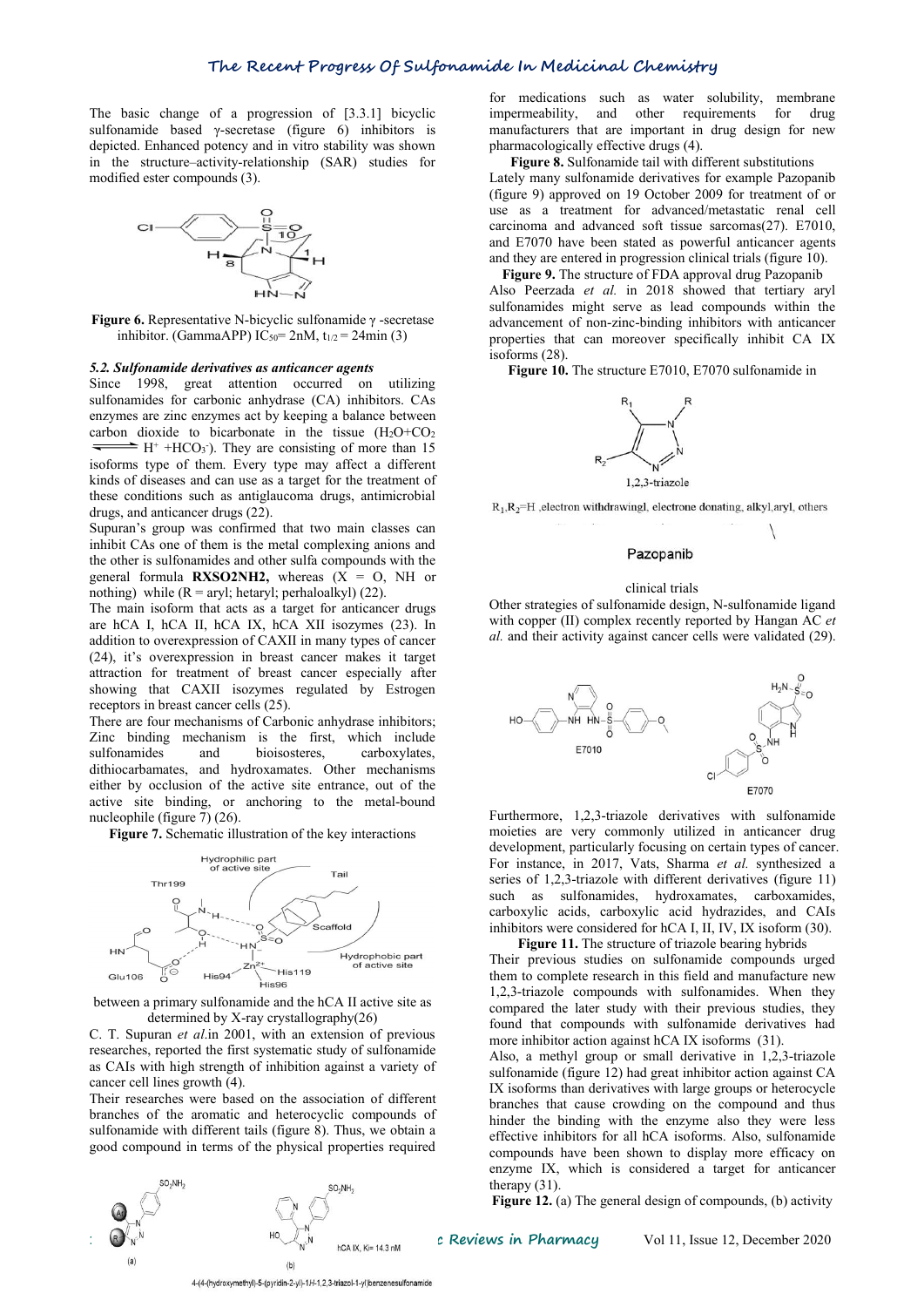# **The Recent Progress Of Sulfonamide In MedicinalChemistry**

### against CA enzyme

# **6. CONCLUSION**

Sulfonamides and their subordinates keep on staying a critical some portion of novel medication structure and advancement against an assortment of complex ailments, alongside the progressing upgrades in their traditional use as anti-infection agents, antiviral or antifungal specialists. As multi-target approaches in medicate disclosure began to increase a lot of merited consideration as of late, so increased the work of sulfonamide subsidiaries as multi-target specialists.

In addition to their classical use of sulfonamide derivatives as antibacterial and antifungal, they have taken the spotlight to develop them to other uses such as treatment of Alzheimer's disease and as anticancer.

All through this overview, it was demonstrated that sulfonamide derivatives are utilized in different fields of drug detection. Also, we highlight some of their modern uses and some applications that are still being developed by researchers. We hope soon that there will be a larger breakthrough in the field of treatment on a wider level despite the side effects that have been proven on it.

# **DECLARATIONS**

# *Author contribution statement*

All authors listed have significantly contributed to the anhydrases. development and the writing of this article.

#### *Funding statement*

This research did not receive any specific grant from funding agencies in the public, commercial, or not-for-profit sectors. *Competing interest statement*

The authors declare no conflict of interest.

#### **7. REFERENCES**

- 1. Mohamed KO, Nissan YM, El-Malah AA, Ahmed WA, Ibrahim DM, Sakr TM, et al. Design, synthesis and biological evaluation of some novel sulfonamide derivatives as apoptosis inducers. European journal of medicinal chemistry. 2017;135:424-33.
- 2. Hosseini R, Ranjbar-Karimi R, Mohammadiannejad K. Synthesis of N-substituted sulfonamides containing perhalopyridine moiety as bio-active candidates. Journal of Fluorine Chemistry. 2020;233:109507.
- 3. Bowers S, Probst GD, Truong AP, Hom RK, Konradi AW, Sham HL, et al. N-Bridged bicyclic sulfonamides as inhibitors of gamma-secretase. Bioorg Med Chem Lett. 2009;19(24):6952-6.
- 4. Supuran CT, Briganti F, Tilli S, Chegwidden WR, Scozzafava A. Carbonic anhydrase inhibitors: sulfonamides as antitumor agents? Bioorganic & medicinal chemistry. 2001;9(3):703-14.
- 5. Chinthakindi PK, Naicker T, Thota N, Govender T, Kruger HG, Arvidsson PI. Sulfonimidamides in medicinal and agricultural chemistry. Angewandte Chemie International Edition. 2017;56(15):4100-9.
- 6. Molander GA, Fleury-Brégeot N, Hiebel M-A. Synthesis<br>and cross-coupling of sulfonamidomethyltrifluoroborates. 22. Supuran CT, Scozzafava A, Jurca BC, Ilies MA. and cross-coupling of sulfonamidomethyltrifluoroborates. Organic letters. 2011;13(7):1694-7.
- 7. van Ameijde J, Slot TK, Liskamp RM. Towards the synthesis of sulfonamide-based RNA mimetics. Tetrahedron: Asymmetry. 2010;21(4):469-75.
- 8. Reddick JJ, Cheng J, Roush WR. Relative rates of Michael reactions of 2 '-(phenethyl) thiol with vinyl sulfones, vinyl sulfonate esters, and vinyl sulfonamides relevant to vinyl sulfonyl cysteine protease inhibitors. Organic letters. 2003;5(11):1967-70.
- 9. Wilden JD. The sulfonamide motif as a synthetic tool. Journal of Chemical Research. 2010;34(10):541-8.
- 10. Košak U, Brus B, Knez D, Šink R, Žakelj S, Trontelj J, et al. Development of an in-vivo active reversible

butyrylcholinesterase inhibitor. Scientific reports. 2016;6(1):1-16.

- 11. Vickers NJ. Animal Communication: When I'm Calling You, Will You Answer Too? Current Biology. 2017;27(14):R713-R5.
- 12. Zajdel P, Partyka A, Marciniec K, Bojarski AJ, Pawlowski M, Wesolowska A. Quinoline-and isoquinoline-sulfonamide analogs of aripiprazole: novel antipsychotic agents? Future medicinal chemistry. 2014;6(1):57-75.
- 13. Riaz S, Khan IU, Bajda M, Ashraf M, Shaukat A, Rehman TU, et al. Pyridine sulfonamide as a small key organic molecule for the potential treatment of type-II diabetes mellitus and Alzheimer's disease: In vitro studies against yeast α-glucosidase, acetylcholinesterase and butyrylcholinesterase. Bioorganic chemistry. 2015;63:64-71.
- 14. Kızıltaş E, Sak R. Integrating field-trip activities with other activities in the preschool curriculum: its effects on the preschoolers' social–emotional skills. International Journal of Child Care and Education Policy. 2018;12(1):8.
- 15. Winum J-Y, Maresca A, Carta F, Scozzafava A, Supuran CT. Polypharmacology of sulfonamides: pazopanib, a multitargeted receptor tyrosine kinase inhibitor in clinical use, potently inhibits several mammalian carbonic Chemical Communications. 2012;48(66):8177-9.
- 16. Kondej M, Stępnicki P, Kaczor AA. Multi-target approach for drug discovery against schizophrenia. International journal of molecular sciences. 2018;19(10):3105.
- 17. Ibrahim HR, Tatsumoto S, Ono H, Van Immerseel F, Raspoet R, Miyata T. A novel antibiotic-delivery system by using ovotransferrin as targeting molecule. Eur J Pharm Sci. 2015;66:59-69.
- 18. Naaz F, Srivastava R, Singh A, Singh N, Verma R, Singh VK, et al. Molecular modeling, synthesis, antibacterial and cytotoxicity evaluation of sulfonamide derivatives of benzimidazole, indazole, benzothiazole and thiazole. Bioorg Med Chem. 2018;26(12):3414-28.
- 19. Salehi M, Kubicki M, Galini M, Jafari M, Malekshah RE. Synthesis, characterization and crystal structures of two novel sulfa drug Schiff base ligands derived sulfonamide and molecular docking study. Journal of Molecular Structure. 2019;1180:595-602.
- 20. Gawad NMA, Amin NH, Elsaadi MT, Mohamed FM, Angeli A, De Luca V, et al. Synthesis of 4-(thiazol-2 ylamino)-benzenesulfonamides with carbonic anhydrase I, II and IX inhibitory activity and cytotoxic effects against breast cancer cell lines. Bioorganic & medicinal chemistry. 2016;24(13):3043-51.
- 21. Barbaro G, Scozzafava A, Mastrolorenzo A, Supuran CT. Highly active antiretroviral therapy: current state of the art, new agents and their pharmacological interactions useful for improving therapeutic outcome. Current pharmaceutical design. 2005;11(14):1805-43.
- Carbonic anhydrase inhibitors-Part 49: Synthesis of substituted ureido and thioureido derivatives of aromatic/heterocyclic sulfonamides with increased affinities for isozyme I. European journal of medicinal chemistry. 1998;33(2):83-93.
- 23. Supuran CT. Carbonic anhydrases: novel therapeutic applications for inhibitors and activators. Nat Rev Drug Discov. 2008;7(2):168-81.
- 24. Gondi G, Mysliwietz J, Hulikova A, Jen JP, Swietach P, Kremmer E, et al. Antitumor efficacy of a monoclonal antibody that inhibits the activity of cancer-associated carbonic anhydrase XII. Cancer Res. 2013;73(21):6494- 503.